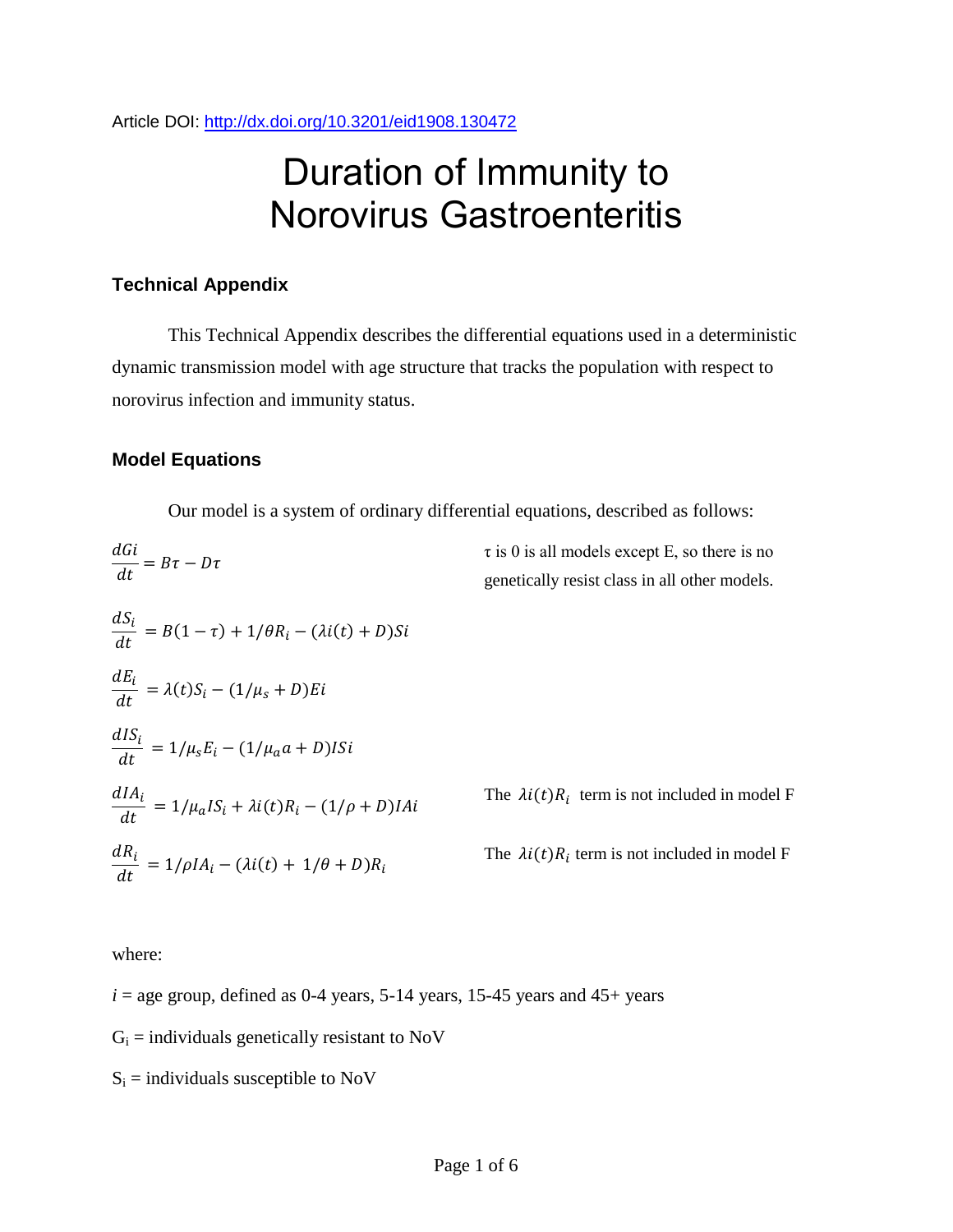$E_i$  = individuals exposed to NoV

 $S_i$  = individuals infected with NoV and showing symptoms

 $A_i$  = individuals infected with NoV and not showing symptoms, but shedding virus in stool

 $R_i$  = individuals who have recovered from NoV and are no longer shedding virus

 $\tau$  = proportion of individuals who are genetically resistant to NoV

 $B =$  number of births entering the system

 $D =$  number of deaths exiting the system

 $\theta$  = the rate at which recovered individuals become susceptible again; the duration of immunity

 $\lambda(t)$  = the force of infection; the rate at which susceptible or recovered individuals become infected

 $\mu$ <sub>s</sub> = the rate at which exposed individuals become infected symptomatic

 $\mu_a$  = the rate at which infected symptomatic individuals become infected asymptomatic

 $\rho$  = the rate at which infected asymptomatic individuals recover

#### **Seasonality**

Norovirus has such a seasonal pattern that it was initially described as 'the winter vomiting disease.' Incidence peaks in the late winter and early spring, and most outbreaks are seen during this time. We accounted seasonal variation in transmissibility in the model as follows:

 $B(t) = B_0 ((1 + B_1 \times \cos(2\pi t + \omega)))$ 

where  $\beta_0$  is the mean of the transmission parameter,  $\beta_1$  is the amplitude of its seasonal fluctuation and is the phase angle in years (t). The mean transmission parameter  $(\beta_1)$  depends on agespecific mixing and contact patterns of the population.

#### **Force of infection (per Susceptible)**

Since we had several scenarios with varying compartments for infected individuals, the expression for force of infection varied by scenario. These expressions are described below:

Scenarios A, D, E & F: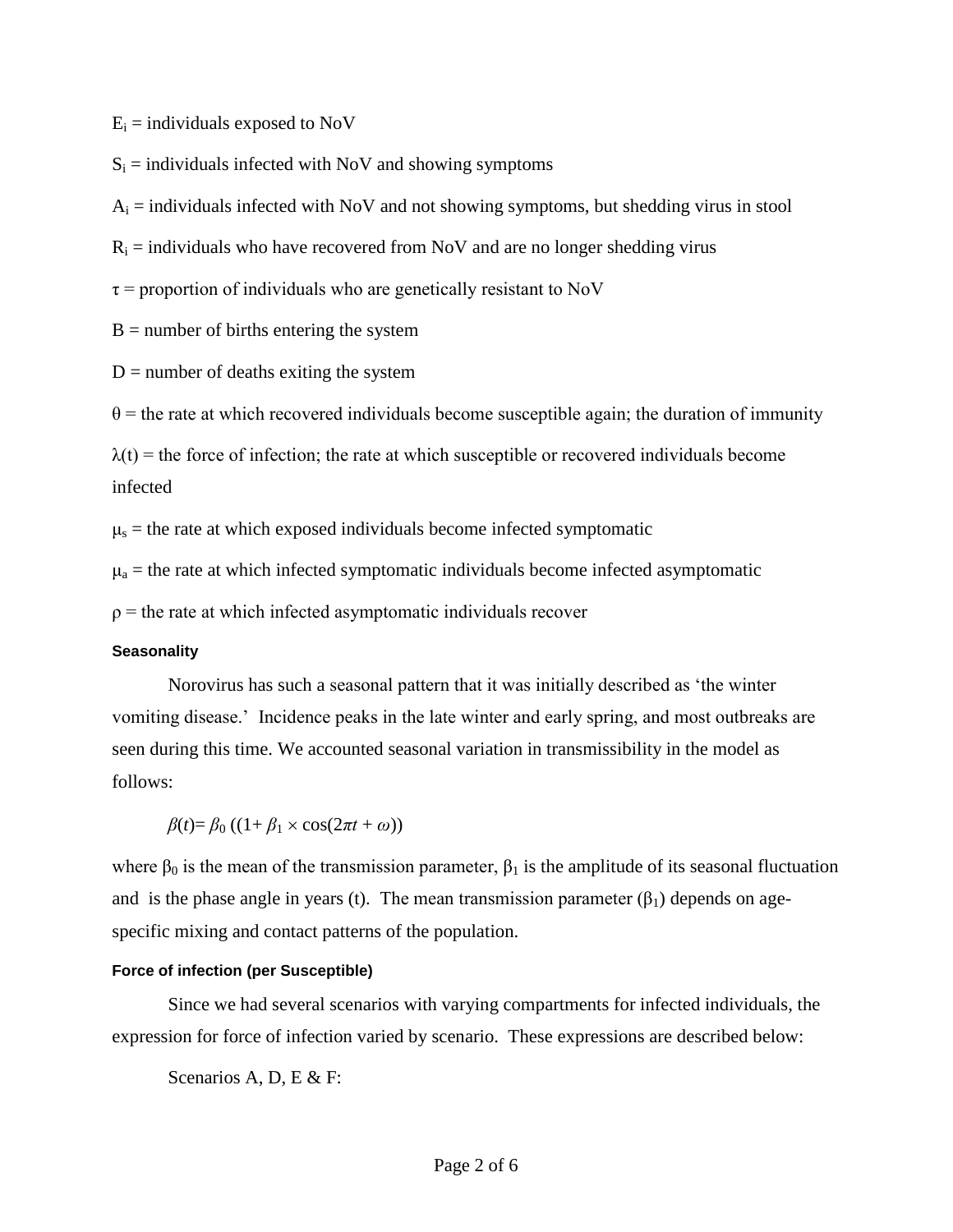$$
\lambda_i(t) = \sum_{j=1}^4 q_i c_{ij}(t) I_i = \sum_{j=1}^4 \beta_{ij}(t) I_i
$$

Scenario B:

$$
\lambda_i(t) = \sum_{j=1}^4 q_i c_{ij}(t) (0.05E_i + I_i + 0.05A_i) = \sum_{j=1}^4 \beta_{ij}(t) (0.05E_i + I_i + 0.05A_i)
$$

Scenario C:

$$
\lambda_i(t) = \sum_{j=1}^4 q_i c_{ij}(t) (0.25E_i + I_i + 0.25A_i) = \sum_{j=1}^4 \beta_{ij}(t) (0.25E_i + I_i + 0.25A_i)
$$

where *i* represents the various age groups and 0.05 or 0.025 is the value used to account for the differences in infectiousness between symptomatic individuals and those in the exposed and asymptomatic compartments.  $c_{ij}$  represents the contact rates between age group  $i$  and  $j$ , such that  $\beta_{ij}(t) = q_i c_{ij}(t)$  and is the rate at which two individuals come into effective contact with each other per unit time. All other terms are defined elsewhere in the manuscript or appendix.

#### **Contact Rates**

Contact rates were obtained from the European POLYMOD study (1) and adjusted to account for the age ranges in our model. We specifically used social contact rates from Great Britain. The rates used in the model are detailed in the Table below.

Technical Appendix Table: Contact rates used in the model, calculated from Mossong et al, 2007. Numbers represent the daily probability of someone in age group *i* coming in contact with someone in age group *j*. Row and column labels refer to the age groups used in the model.

|             | 0-4 years  | 5-14 years | 15-44 years | 45+ years |
|-------------|------------|------------|-------------|-----------|
| 0-4 years   | 7.13621e-7 |            |             |           |
| 5-14 years  | 1.81279e-7 | 1.1697e-6  |             |           |
| 15-44 years | 1.67541e-7 | 2.2533e-7  | 3.51465e-7  |           |
| 45+ years   | 7.03979e-8 | 9.5557e-8  | 1.65856e-7  | 2.03e-7   |

#### **Fitting**

The model fit was assessed by calculating the log-likelihood of the data under the assumption that the observations (monthly incidence in each age class (*i=1..4)* and the proportion immune  $(i = 5)$  at time  $t$  ( $d_{i,t}$ )) follow a Poisson distribution with mean  $d_{i,t}$  as follows: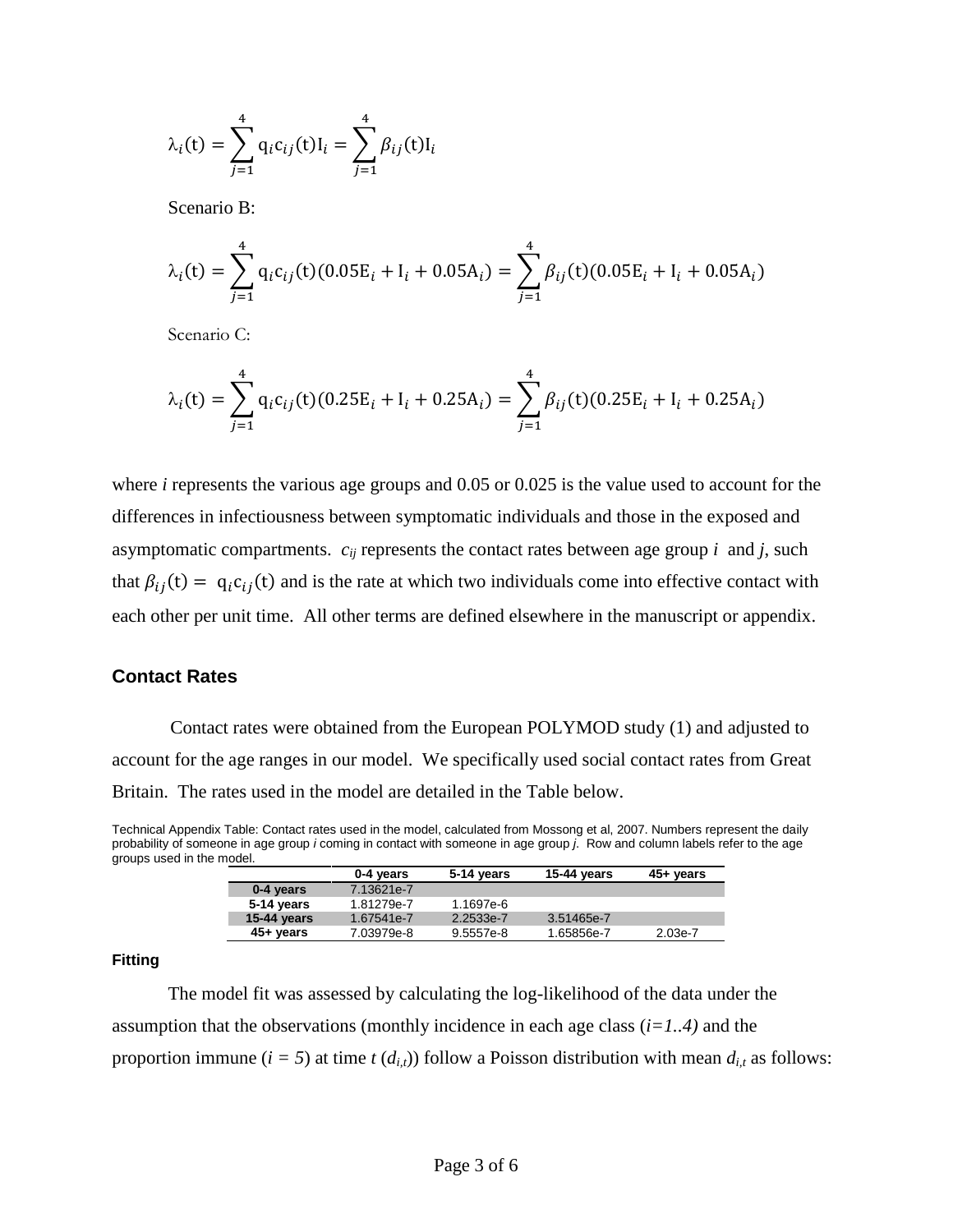$$
LL_{i,t} = -D_{i,t} + d_{i,t} \ln(D_{i,t}) - \sum_{j=1}^{d_{i,t}} \ln j
$$
  

$$
LL = \sum_{t} \sum_{i=1}^{5} LL_{i,t}
$$

The best-fitting model was the one for which the set of estimated parameters { *θ,q1,q2*} yielded the maximum log-likelihood. We fit the model after an initial burn-in period of 50 years to allow the model to reach equilibrium.

#### Calculation of R<sub>0</sub>

We follow the approach outlined in the paper by Diekmann et al [1] to calculate the basic reproduction number for each of the models detailed in this study. This method requires us to construct a Next Generation Matrix (NGM) for our model system (outlined in the 'Model Equations' section of the Appendix) and calculate the eigenvalues of this matrix. R0 is then equal to the largest eigenvalue, or spectral radius, of the matrix. We go about constructing the NGM by first reducing the system to the infected states (i.e. the compartments labeled E, I, and A) so that we have a system with 12 state variables consisting of three infected states for each of the four age-groups. We then populate a Transmission matrix (T)—which includes all epidemiological 'births'—and a Transition matrix (E)—which contains all flows between infected compartments.

If we first define a 'force of infection' matrix F as:

$$
F = \begin{bmatrix} q_1.\,\beta_{11} \ q_2.\,\beta_{12} \ q_2.\,\beta_{13} \ q_2.\,\beta_{14} \\ q_1.\,\beta_{21} \ q_2.\,\beta_{22} \ q_2.\,\beta_{23} \ q_2.\,\beta_{24} \\ q_1.\,\beta_{31} \ q_2.\,\beta_{32} \ q_2.\,\beta_{33} \ q_2.\,\beta_{34} \\ q_1.\,\beta_{41} \ q_2.\,\beta_{42} \ q_2.\,\beta_{43} \ q_2.\,\beta_{44} \end{bmatrix}
$$

Where the values  $\beta_{ij}$  are the elements of the age-dependent mixing matrix and the values  $q_1$  and  $q_2$  are the infectivity of those under and over 5 years, respectively, then the Transmission matrix T can be written as:

$$
T = \begin{bmatrix} \inf_{1} . F & \inf_{2} . F & \inf_{3} . F \\ 0 & 0 & 0 \\ 0 & 0 & 0 \end{bmatrix}
$$

where 0 indicates a 4 by 4 matrix of zeros, and inf1, inf2 and inf3 are the infectivity levels of each of the individuals in each of the infected compartments E, I, and A respectively.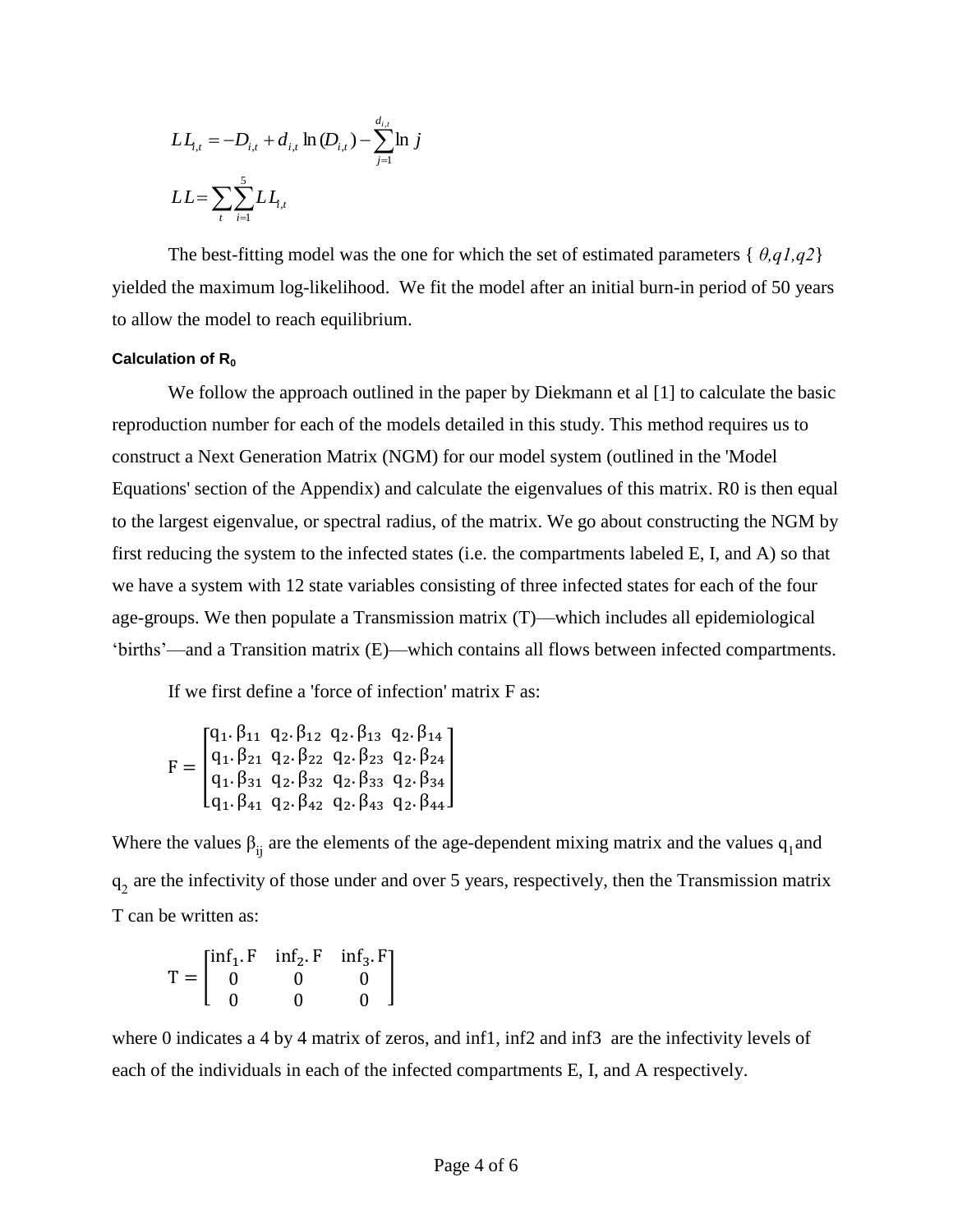And if we define:

$$
\mu_S = \begin{bmatrix} \mu_S & 0 & 0 & 0 \\ 0 & \mu_S & 0 & 0 \\ 0 & 0 & \mu_S & 0 \\ 0 & 0 & 0 & \mu_S \end{bmatrix}, \mu_A = \begin{bmatrix} \mu_A & 0 & 0 & 0 \\ 0 & \mu_A & 0 & 0 \\ 0 & 0 & \mu_A & 0 \\ 0 & 0 & 0 & \mu_A \end{bmatrix} \text{ and } \rho = \begin{bmatrix} \rho & 0 & 0 & 0 \\ 0 & \rho & 0 & 0 \\ 0 & 0 & \rho & 0 \\ 0 & 0 & 0 & \rho \end{bmatrix}
$$

Our Transition matrix E is given by:

$$
E=\begin{bmatrix}-\mu_S & 0 & 0\\ \mu_S & -\mu_A & 0\\ 0 & \mu_A & -\rho\end{bmatrix}
$$

The NGM K, is formulated as:

$$
K=-T.E^{-1}
$$

and the basic reproduction number is calculated as the largest eigenvalue of K .



## **Model fits to all scenarios**

Technical Appendix Figure. Observed annual incidence (black) compared with output from the model (red bars) by age group, displayed by scenario.